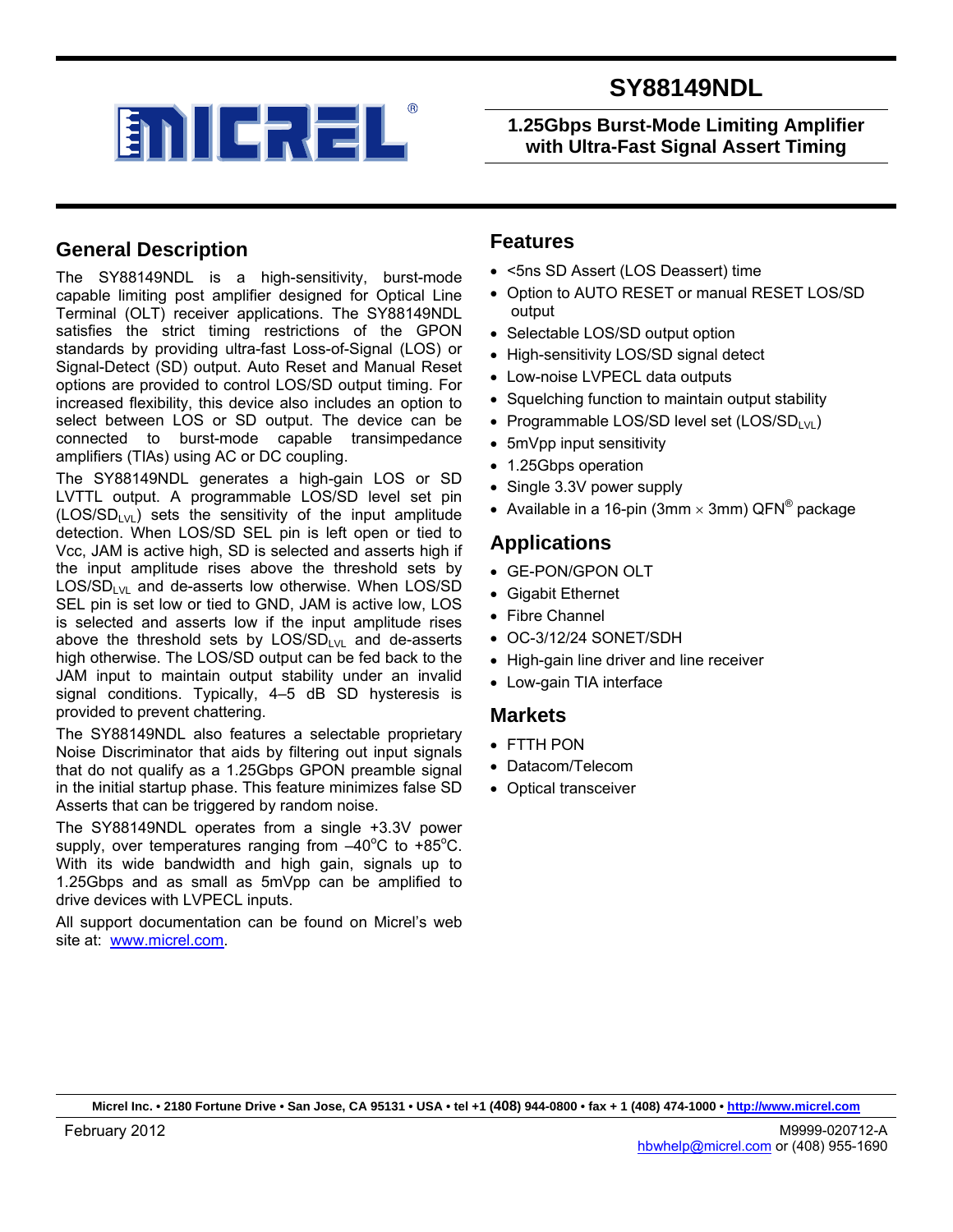## **Ordering Information**

| <b>Part Number</b>                  | Package Type     | <b>Operating Range</b> | Package Marking                      |
|-------------------------------------|------------------|------------------------|--------------------------------------|
| SY88149NDLMG                        | Lead-Free QFN-16 | Industrial             | 149N with Pb-Free bar-line indicator |
| SY88149NDLMG TR $^{\left(1\right)}$ | Lead-Free QFN-16 | Industrial             | 149N with Pb-Free bar-line indicator |

**Notes:** 

1. Tape and Reel.

# **Pin Configuration**



**16-Pin QFN® (QFN-16)** 

## **Truth Table for SD/LOS Select and Noise Discriminator function**

| <b>LOS/SDSEL PIN</b> | <b>LOS/SD SELECTION</b> | <b>NOISE DISCRIMINATOR</b> | <b>INPUT TO JAM</b> | <b>OUTPUTS</b>  |
|----------------------|-------------------------|----------------------------|---------------------|-----------------|
| $0\Omega$ to VCC     | <b>SD</b>               | Enabled                    | <b>HIGH</b>         | Enabled         |
| $0\Omega$ to VCC     | <b>SD</b>               | Enabled                    | LOW                 | Disabled        |
| 16 $K\Omega$ to VCC  | <b>SD</b>               | <b>Disabled</b>            | <b>HIGH</b>         | Enabled         |
| 16 $K\Omega$ to VCC  | <b>SD</b>               | <b>Disabled</b>            | <b>LOW</b>          | <b>Disabled</b> |
| 16 $K\Omega$ to GND  | <b>LOS</b>              | <b>Disabled</b>            | <b>HIGH</b>         | <b>Disabled</b> |
| 16 $K\Omega$ to GND  | <b>LOS</b>              | <b>Disabled</b>            | LOW                 | Enabled         |
| $0\Omega$ to GND     | <b>LOS</b>              | Enabled                    | <b>HIGH</b>         | <b>Disabled</b> |
| $0\Omega$ to GND     | <b>LOS</b>              | Enabled                    | LOW                 | Enabled         |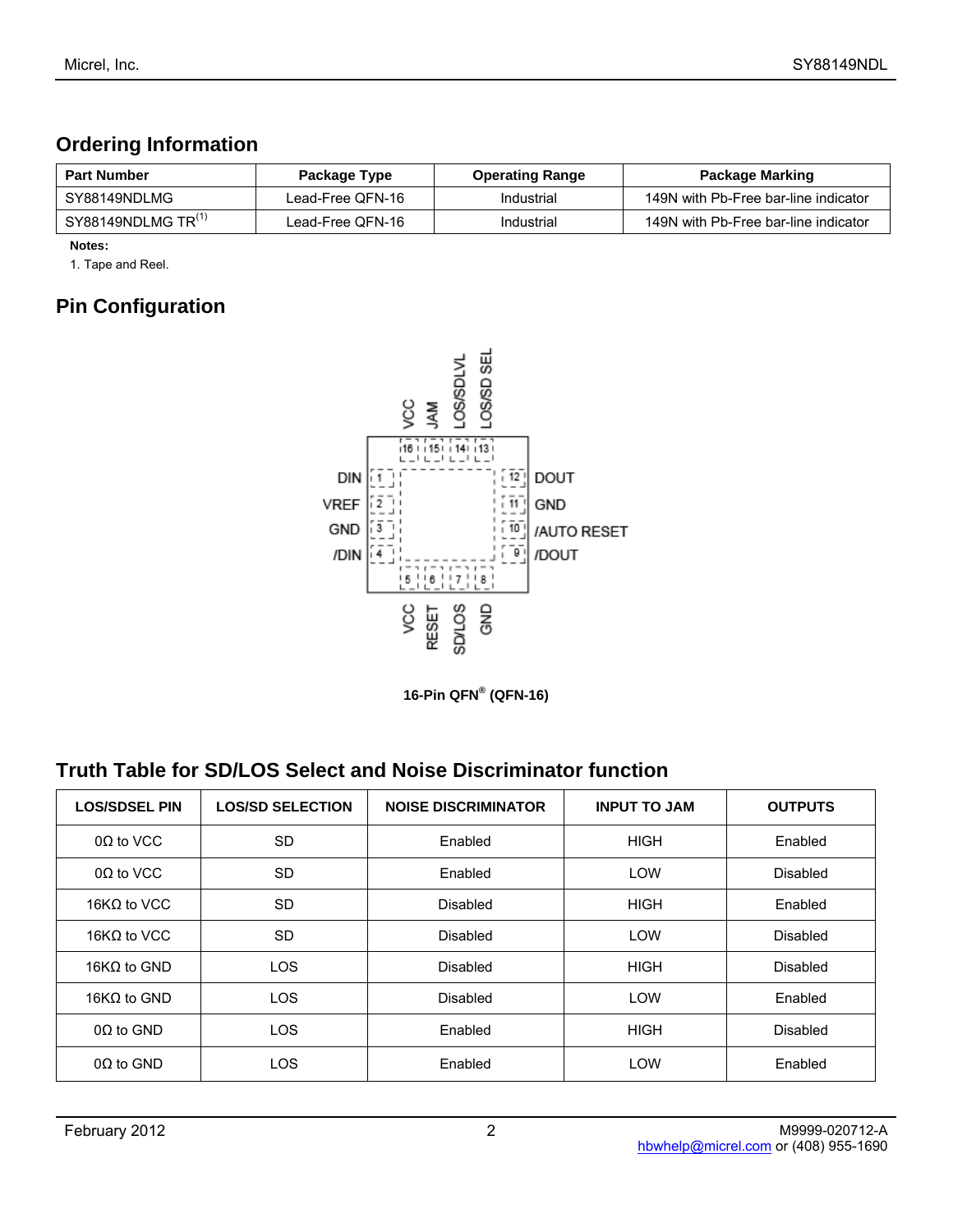# **Pin Description**

| <b>Pin Number</b> | <b>Pin Name</b>    | <b>Pin Function</b>                                                                                                                                                                                                                                                                                                                                                                                                                                                                  |
|-------------------|--------------------|--------------------------------------------------------------------------------------------------------------------------------------------------------------------------------------------------------------------------------------------------------------------------------------------------------------------------------------------------------------------------------------------------------------------------------------------------------------------------------------|
| 1, 4              | DIN, /DIN          | Differential Data Inputs. If AC-coupled, terminate each pin to $V_{REF}$ with 50 $\Omega$ .                                                                                                                                                                                                                                                                                                                                                                                          |
| $\overline{2}$    | <b>VREF</b>        | Reference Voltage Output. Typically V <sub>cc</sub> - 1.3V.                                                                                                                                                                                                                                                                                                                                                                                                                          |
| 3, 11, 8          | <b>GND</b>         | Device Ground. Exposed pad must be soldered (or equivalent) to the same potential as the<br>ground pins.                                                                                                                                                                                                                                                                                                                                                                             |
| 10                | <b>/AUTO RESET</b> | LVTTL Input. This pin is internally connected to a $25k\Omega$ pull-up resistor and defaults to HIGH.<br>When this pin is LOW or tied to ground, the /AUTO RESET function is enabled and SD deasserts<br>or LOS asserts within 120ns (typical) after the last high-to-low transition of the burst input. When<br>this pin is left floating or tied high, the AUTO RESET function is disabled and the SD deassert or<br>LOS assert must be forced by using the manual RESET function. |
| 5, 16             | <b>VCC</b>         | Positive power supply. Bypass with 0.1uF     0.01uF low ESR capacitors. 0.01uF capacitors<br>should be as close as possible to VCC pins.                                                                                                                                                                                                                                                                                                                                             |
| 6                 | <b>RESET</b>       | LVTTL Input. Apply a high-level signal (>2V) to this pin to reset the SD deassert time or LOS<br>assert within 5ns. RESET defaults to LOW if left floating. If the /AUTO RESET function is not<br>used, this RESET function needs to be used to quickly deassert the SD or assert LOS. This pin<br>is internally connected to a $25k\Omega$ pull-down resistor and defaults to LOW.                                                                                                  |
| $\overline{7}$    | SD/LOS             | LVTTL Output. Signal detect (SD) asserts high when the data input amplitude rises above the<br>threshold sets by SD <sub>LVL</sub> . Conversely, loss-of-signal (LOS) deasserts low when the data input<br>amplitude rises above the threshold set by LOS/SDLVL.                                                                                                                                                                                                                     |
| 12, 9             | DOUT, /DOUT        | LVPECL Outputs. When JAM disables the device, output DOUT is forced to logic LOW and<br>output /DOUT is forced to logic HIGH.                                                                                                                                                                                                                                                                                                                                                        |
| 13                | <b>LOS/SD SEL</b>  | Allows the user to select between whether LOS or SD is outputted on the LOS/SD pin. Also<br>controls the polarity of the JAM input. When SD is selected, JAM is active HIGH and LOS/SD<br>(Pin 7) operates as signal detect. Conversely, when LOS is selected, JAM is active LOW and<br>LOS/SD operates as loss-of-signal. This pin is internally connected to a $25k\Omega$ pull-up resistor<br>and defaults to HIGH (SD output selected).                                          |
| 14                | LOS/SDLVL          | Voltage Input. Sets the LOS/SD level. A resistor from this pin to $V_{\text{CC}}$ sets the threshold for the<br>data input amplitude at which LOS/SD will be asserted.                                                                                                                                                                                                                                                                                                               |
| 15                | <b>JAM</b>         | LVTTL Input. This JAM input acts as a squelch function and switches its polarity depending on<br>LOS/SD SEL status. When LOS is selected, this pin is active LOW. When SD is selected, this<br>pin is Active HIGH. To create a squelch function, connect JAM to LOS/SD. When JAM disables<br>the device, output Q is forced to logic LOW and output /Q is forced to logic HIGH. Note that this<br>input is internally connected to a $25k\Omega$ pull-up resistor.                   |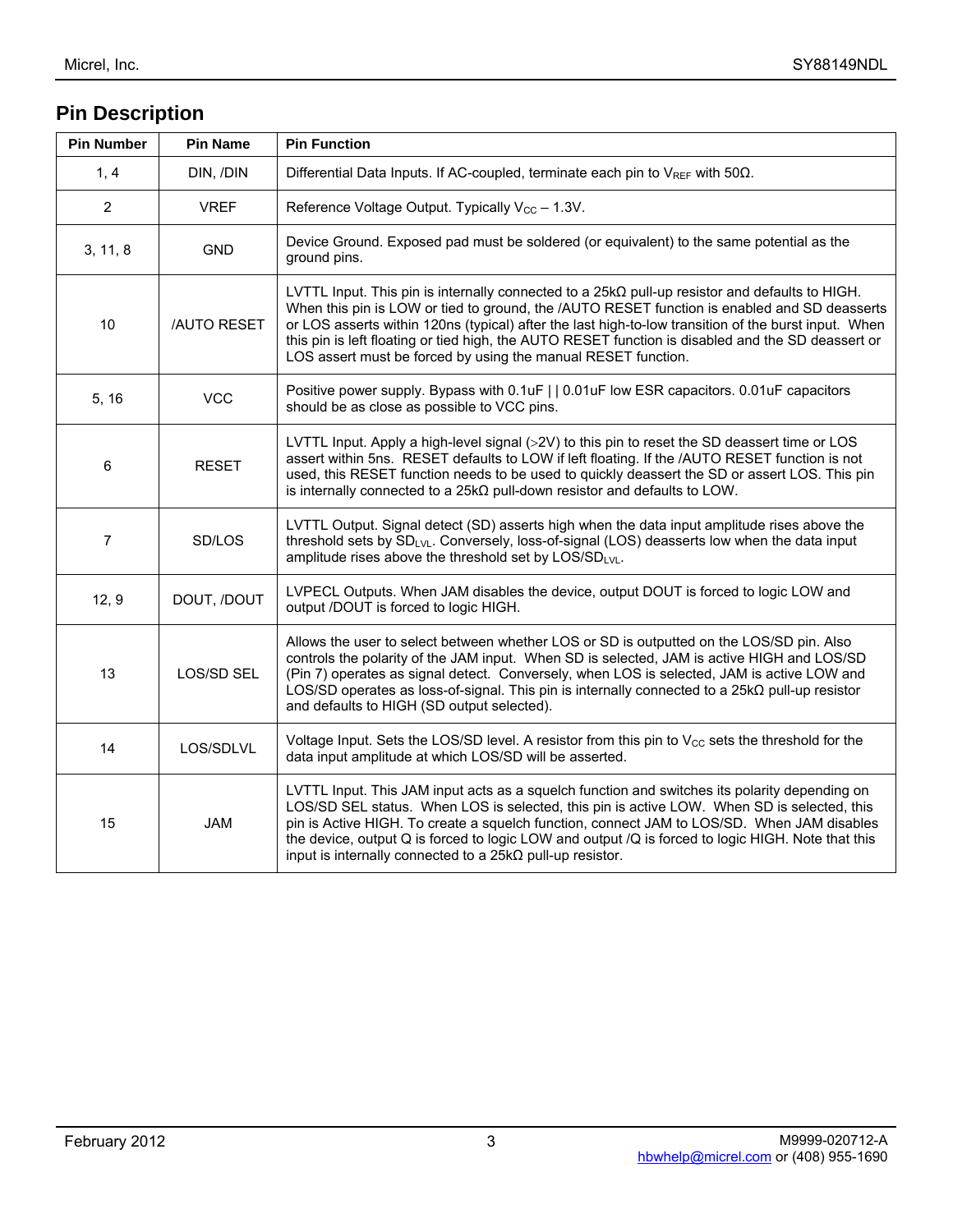# **Absolute Maximum Ratings(1)**

| Output Current $(IOUT)$                 |  |
|-----------------------------------------|--|
|                                         |  |
|                                         |  |
|                                         |  |
|                                         |  |
|                                         |  |
| Lead Temperature (soldering, 20s) 260°C |  |
|                                         |  |

# **Operating Ratings(2)**

| Junction Thermal Resistance <sup>(3)</sup>                    |  |
|---------------------------------------------------------------|--|
|                                                               |  |
| QFN <sup>®</sup> (Y <sub>.IR</sub> ) Junction-to-Board 38°C/W |  |
|                                                               |  |

# **DC Electrical Characteristics**

 $V_{CC}$  = 3.0 to 3.6V; T<sub>A</sub> = -40°C to +85°C, typical values at V<sub>CC</sub> = 3.3V, T<sub>A</sub> = 25°C.

| Symbol                   | <b>Parameter</b>                 | <b>Condition</b>                    | Min.                    | Typ.                   | Max.                   | <b>Units</b> |
|--------------------------|----------------------------------|-------------------------------------|-------------------------|------------------------|------------------------|--------------|
| $_{\rm lcc}$             | Power Supply Current             | No output load                      |                         | 77                     | 105                    | mA           |
| LOS/SDLVL                | LOS/SDLVL Voltage                |                                     | <b>V</b> <sub>REF</sub> |                        | $V_{\rm CC}$           | V            |
| $V_{OH}$                 | LVPECL Output HIGH Voltage       | 50 $\Omega$ to V <sub>cc</sub> – 2V | $V_{\text{CC}} - 1.085$ | $V_{\rm CC}$ – 0.955   | $V_{CC} - 0.880$       | V            |
| $V_{OL}$                 | LVPECL Output LOW Voltage        | 50 $\Omega$ to V <sub>cc</sub> – 2V | $V_{\rm CC}$ – 1.830    | $V_{\rm CC}$ – 1.705   | $V_{\rm CC}$ – 1.555   | V            |
| <b>I</b> OFFSET          | Input Offset Voltage             |                                     |                         |                        |                        | mV           |
| $V_{\text{IHCMR(Diff)}}$ | Common-Mode Range (Differential) | Note 4                              | $GND + 1.4$             |                        | <b>Vcc</b>             |              |
| $V_{\text{IHCMR(SE)}}$   | Common-Mode Range (Single Ended) | Note 4                              | $GND + 1.2$             |                        | <b>Vcc</b>             | V            |
| $V_{REF}$                | Reference Voltage                |                                     | $V_{\rm CC}$ – 1.48     | $V_{\text{CC}} - 1.32$ | $V_{\text{CC}} - 1.16$ | $\vee$       |
| <b>I</b> DIN             | Input Sink Current (DIN & /DIN)  | No Input Load                       | 1.5                     |                        | 14                     | uA           |

# **LVTTL DC Electrical Characteristics**

 $V_{CC}$  = 3.0 to 3.6V; T<sub>A</sub> = -40°C to +85°C, typical values at V<sub>CC</sub> = 3.3V, T<sub>A</sub> = 25°C.

| Symbol                     | <b>Parameter</b>                | <b>Condition</b>                     | Min.     | Typ. | Max.       | <b>Units</b> |
|----------------------------|---------------------------------|--------------------------------------|----------|------|------------|--------------|
| Vıн                        | LVTTL Input HIGH Voltage        |                                      | 2.0      |      |            | $\vee$       |
| $V_{\parallel L}$          | LVTTL Input LOW Voltage         |                                      |          |      | 0.8        | $\vee$       |
| I <sub>IH_JAM</sub>        | <b>JAM Input HIGH Current</b>   | $V_{IN} = V_{CC}$<br>$V_{IN} = 2.7V$ |          |      | 20<br>20   | μA           |
| IL_JAM                     | JAM Input LOW Current           | $V_{IN} = 0.5V$                      | $-0.3$   |      |            | mA           |
| $I_{\text{IH}\_\text{AR}}$ | /AUTORESET Input HIGH Current   | $V_{IN} = V_{CC}$<br>$V_{IN} = 2.7V$ |          |      | 100<br>20  | μA           |
| $I_{IL\_AR}$               | /AUTORESET Input LOW Current    | $V_{IN} = 0.5V$                      | $-0.3$   |      |            | mA           |
| I <sub>IH_RESET</sub>      | <b>RESET Input HIGH Current</b> | $V_{IN} = V_{CC}$<br>$V_{IN} = 2.7V$ |          |      | 300<br>250 | μA           |
| IL_RESET                   | <b>RESET Input LOW Current</b>  | $V_{IN} = 0.5V$                      | $\Omega$ |      |            | mA           |
| V <sub>он</sub>            | <b>SD/LOS Output HIGH Level</b> | $I_{OH} = -100uA$                    | 2.1      | 2.7  |            | $\vee$       |
| Vol                        | SD/LOS Output LOW Level         | $I_{\text{O}} = 100$ uA              |          | 0.35 | 0.5        | V            |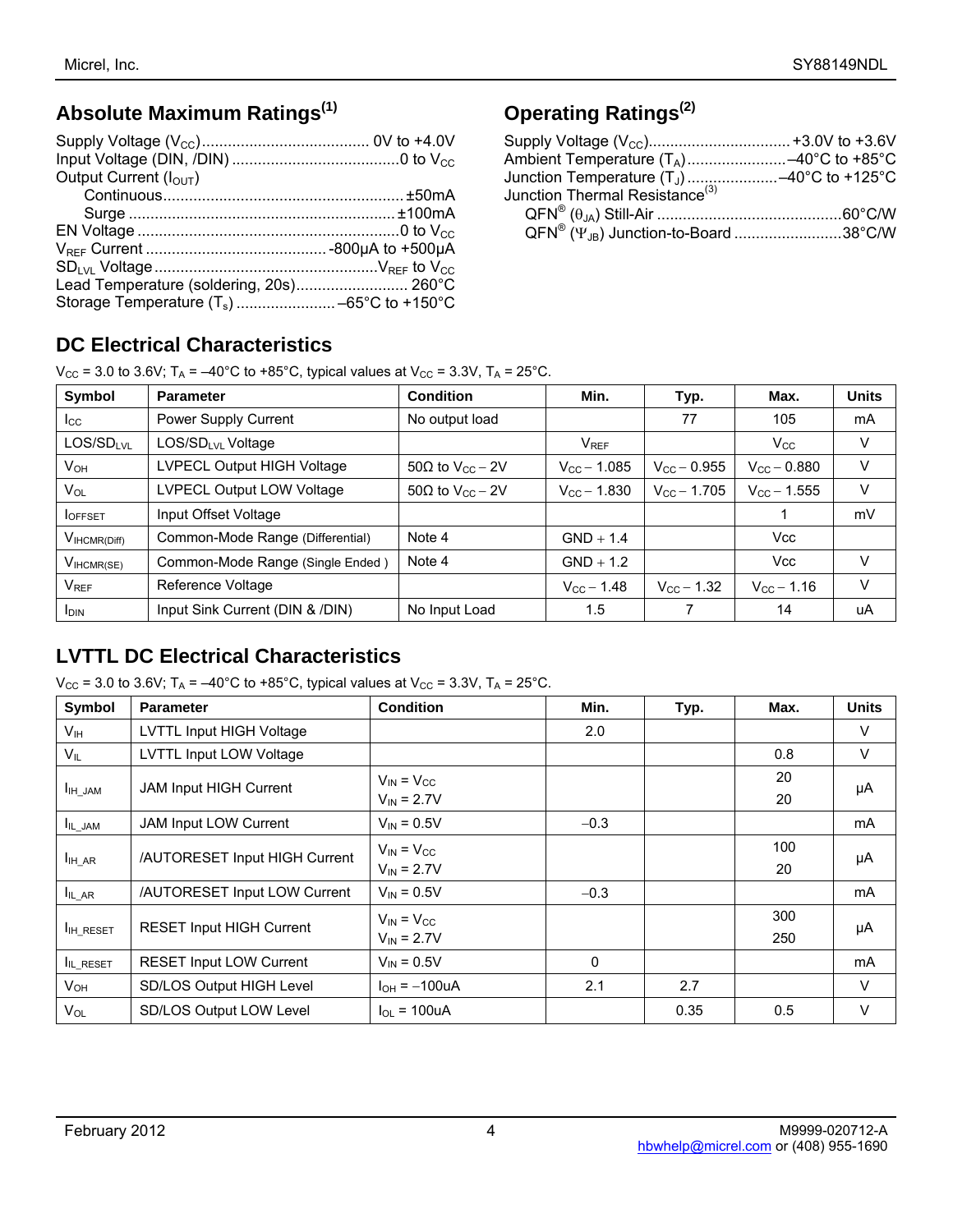## **AC Electrical Characteristics**

| $V_{\rm CC}$ = 3.0V to 3.6V; R <sub>LOAD</sub> = 50 $\Omega$ to $V_{\rm CC}$ – 2V; T <sub>A</sub> = –40 <sup>o</sup> C to +85 <sup>o</sup> C. |  |  |
|-----------------------------------------------------------------------------------------------------------------------------------------------|--|--|
|                                                                                                                                               |  |  |

| Symbol                              | <b>Parameter</b>                                      | <b>Condition</b>                                     | Min. | Typ.           | Max. | <b>Units</b>           |
|-------------------------------------|-------------------------------------------------------|------------------------------------------------------|------|----------------|------|------------------------|
| $t_r$ , $t_f$                       | Output Rise/Fall Time (20% to 80%)                    | Note 5                                               |      |                | 260  | ps                     |
| t <sub>JAM</sub>                    | JAM Enable/Disable Time                               |                                                      |      |                | 2    | ns                     |
| <b>LAUTORESET</b>                   | SD Deassert or LOS Assert with Auto Reset<br>Enabled. |                                                      | 100  | 120            | 150  | ns                     |
| <b>t</b> RESET                      | <b>RESET Disable Time</b>                             | Note 6                                               |      |                | 5    | ns                     |
| $t_{ON}$                            | SD Assert Time/LOS Deassert time                      |                                                      |      |                | 5    | ns                     |
|                                     | Deterministic                                         | Note 7                                               |      | 15             |      | <b>pS<sub>PP</sub></b> |
| <b>L</b> JITTER                     | Random                                                | Note 8                                               |      | 5              |      | <b>PSRMS</b>           |
| $V_{ID}$                            | Differential Input Voltage Swing                      | Figure 1                                             | 5    |                | 1800 | mV <sub>PP</sub>       |
| $V_{OD}$                            | Differential Output Voltage Swing                     | $V_{ID} \geq 18mV_{PP}$                              |      | 1500           |      | $mV_{PP}$              |
| <b>SDAL/LOSDL</b>                   | Low SD Assert/LOS De-Assert Level                     | $R_{LOS/SDLVL}$ = 10k $\Omega$ , Notes $^{(9, 10)}$  |      | 4              |      | mV <sub>PP</sub>       |
| SD <sub>DL</sub> /LOS <sub>AL</sub> | Low SD Deassert /LOS Assert Level                     | $R_{LOS/SDLVL}$ = 10k $\Omega$ , Notes (10, 12)      |      | 3              |      | $mV_{PP}$              |
| HYS <sub>L</sub>                    | Low SD/LOS Hysteresis                                 | $R_{LOS/SDLVL}$ = 10k $\Omega$ , Notes $^{(11, 12)}$ |      | 5              |      | dB                     |
| SD <sub>AM</sub> /LOS <sub>DM</sub> | Medium SD Assert/LOS Deassert Level                   | $R_{LOS/SDLVL}$ = 5k $\Omega$ , Notes $^{(10, 12)}$  | 9.5  | 12.5           | 16   | $mV_{PP}$              |
| SD <sub>DM</sub> /LOS <sub>AM</sub> | Medium SD Deassert /LOS Assert Level                  | $R_{LOS/SDLVL}$ = 5k $\Omega$ , Notes $^{(10,12)}$   | 5    | $\overline{7}$ | 8.5  | $mV_{PP}$              |
| $HYS_M$                             | Medium SD/LOS Hysteresis                              | $R_{LOS/SDLVL}$ = 5k $\Omega$ , Notes $^{(11, 12)}$  | 3.0  | 4.5            | 6.5  | dB                     |
| SD <sub>AH</sub> /LOS <sub>DH</sub> | High SD Assert/LOS De- Assert Level                   | $R_{LOS/SDLVL}$ = 50 $\Omega$ , Notes (10, 12)       | 27   | 35             | 45   | $mV_{PP}$              |
| SD <sub>DH</sub> /LOS <sub>AH</sub> | High SD Deassert/ LOS Assert Level                    | $R_{LOS/SDLVL}$ = 50 $\Omega$ , Notes (10, 12)       | 15   | 21             | 28   | $mV_{PP}$              |
| HYS <sub>H</sub>                    | High SD/LOS Hysteresis                                | $R_{LOS/SDLVL}$ = 50 $\Omega$ , Notes $^{(11, 12)}$  | 2.0  | 3              | 6    | dB                     |
| $B_{-3dB}$                          | 3dB Bandwidth                                         |                                                      |      | 750            |      | <b>MHz</b>             |
| $A_{V(Diff)}$                       | Differential Voltage Gain                             |                                                      |      | 48             |      | dB                     |
| $S_{21}$                            | Single-Ended Small-Signal Gain                        |                                                      |      | 42             |      | dB                     |

**Notes:** 

1. Permanent device damage may occur if absolute maximum ratings are exceeded. This is a stress rating only and functional operation is not implied at conditions other than those detailed in the operational sections of this data sheet. Exposure to absolute maximum rating conditions for extended periods may affect device reliability.

- 2. The data sheet limits are not guaranteed if the device is operated beyond the operating ratings.
- 3. Thermal performance assumes the use of a 4-layer PCB. Exposed pad must be soldered to the device's most negative potential on the PCB.
- 4. VIHCMR is defined as common mode range of the VIH level on DIN and /DIN. It is the most positive level of the differential input signal when driven differentially or is the reference level on Din\ when being driven single ended.
- 5. Amplifier in limiting mode. Input is a 200MHz square wave.
- 6. The time between applying RESET and outputs being disabled.
- 7. Deterministic jitter measured using 1.25Gbps K28.7 pattern,  $V_{ID} = 10 \text{mV}_{PP}$ .
- 8. Random jitter measured using 1.25Gbps K28.7 pattern,  $V_{ID} = 10 \text{mV}_{PP}$ .
- 9. SD is the opposite polarity of LOS. Therefore, an SD Assert parameter is equivalent to a LOS deassert parameter and vice versa.
- 10. See "Typical Operating Characteristics" for a graph showing how to choose a particular  $R_{\text{LOSSDLVL}}$  for a particular assert and its associated deassert amplitude.
- 11. This specification defines electrical hysteresis as 20log(SD assert/SD deassert). The ratio between optical hysteresis and electrical hysteresis is found to vary between 1.5 and 2 depending upon the level of received optical power and ROSA characteristics. Based upon that ratio, the optical hysteresis corresponding to the electrical hysteresis range 3dB − 6dB, shown in the AC Characteristics table, will be 1.5dB-4dB optical hysteresis.
- 12. All SD Assert (LOS De-Assert) level, SD De-assert (LOS Assert) level and Hysteresis specifications listed above are specified using a 1010 PON Preamble data pattern at the specified data rate of 1.288 Gbps.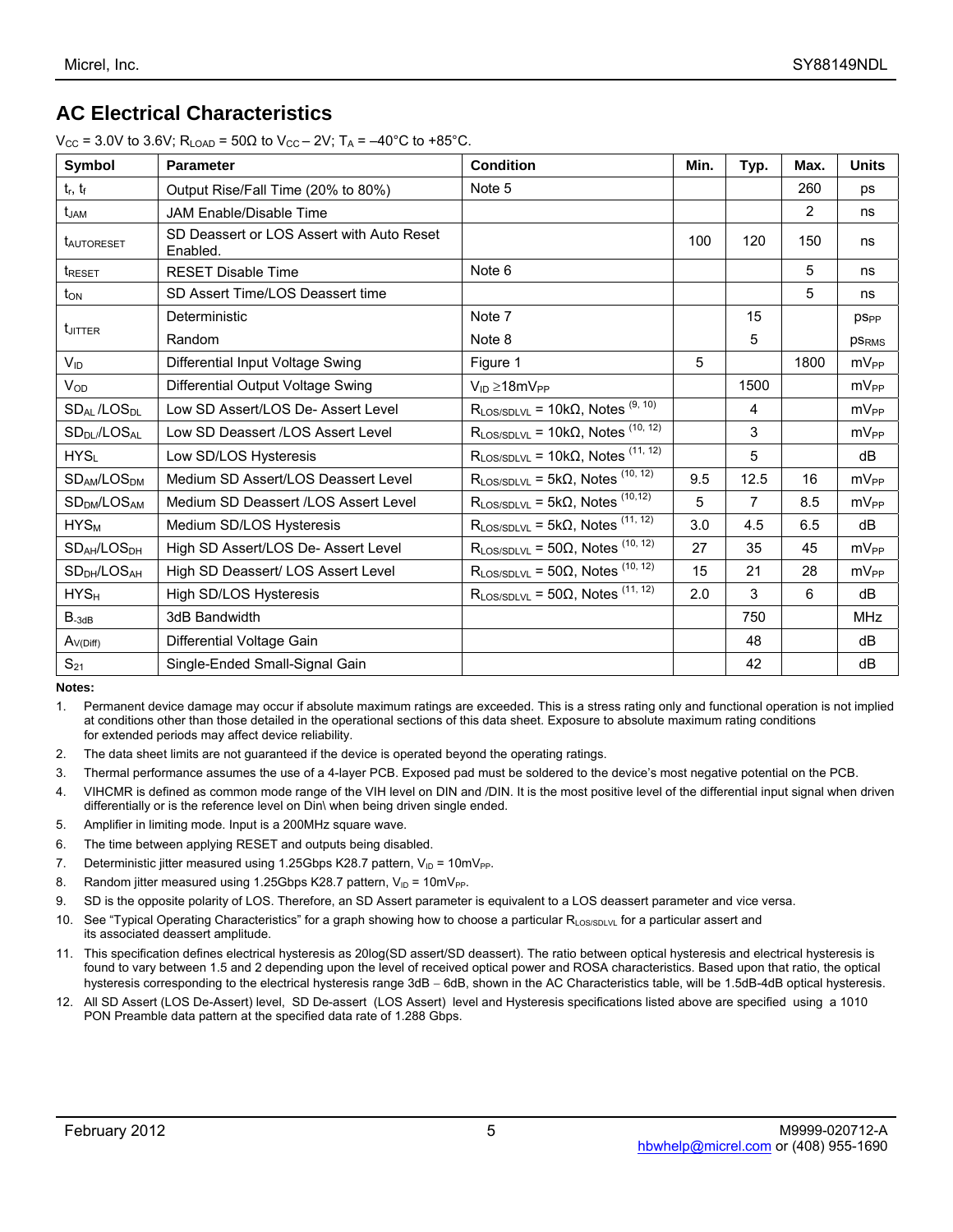## **Typical Operating Characteristics**

 $V_{\text{CC}}$  = 3.3V, T<sub>A</sub> = 25°C, R<sub>L</sub> = 50 $\Omega$  to  $V_{\text{CC}}$  – 2V, unless otherwise stated.



# 2 3 4 5 6 7 8 0.01 0.1 1 10 **LOS/SDLVL Resistor (KOhm) Hysteresis (dB)**

#### **LOS/SD Hysteresis**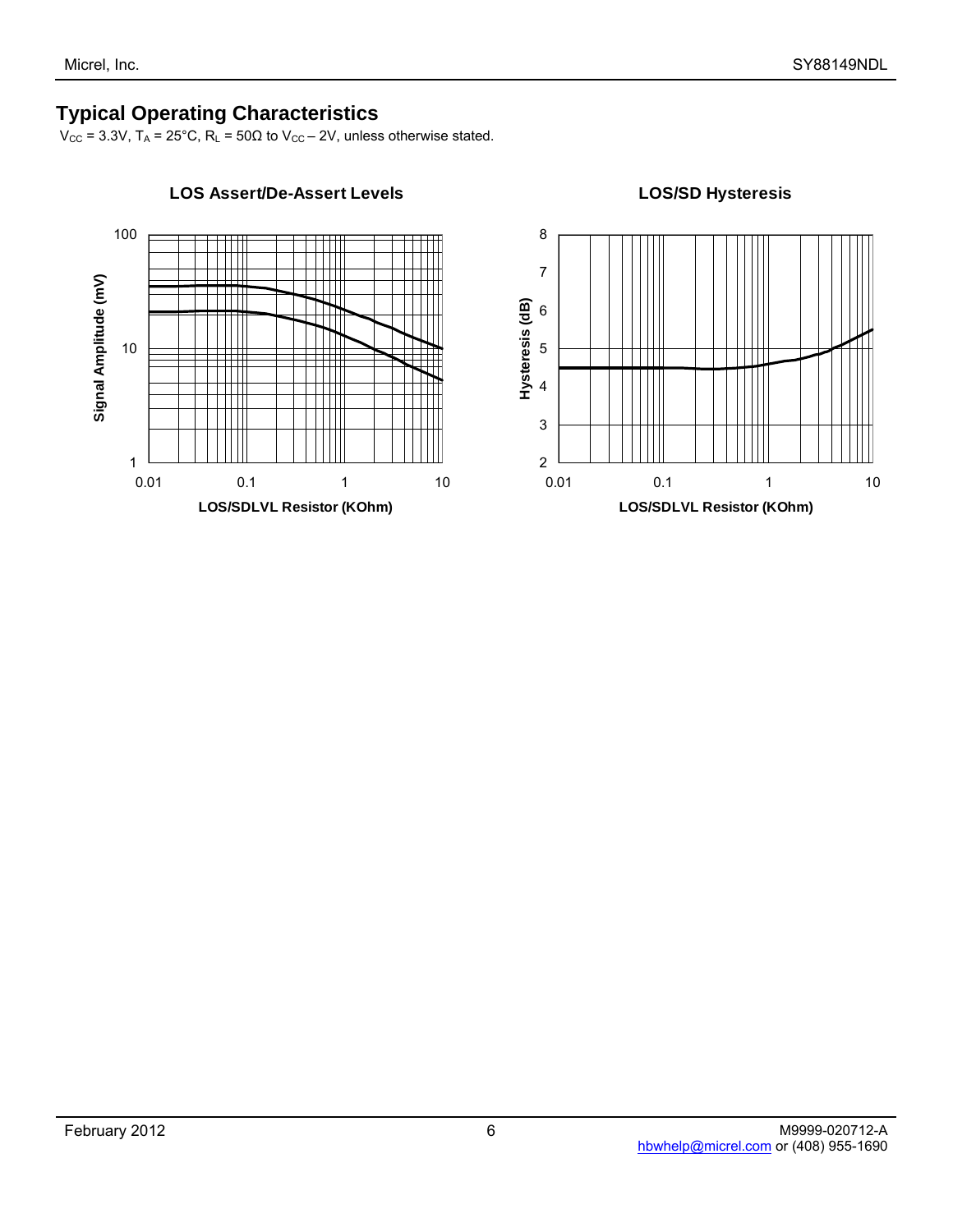

**SY88149NDL Input Preamble burst with Signal Detect (SD) Response, with Noise Discriminator disengaged** 

**with Noise Discriminator engaged** 



#### **Functional Block Diagram**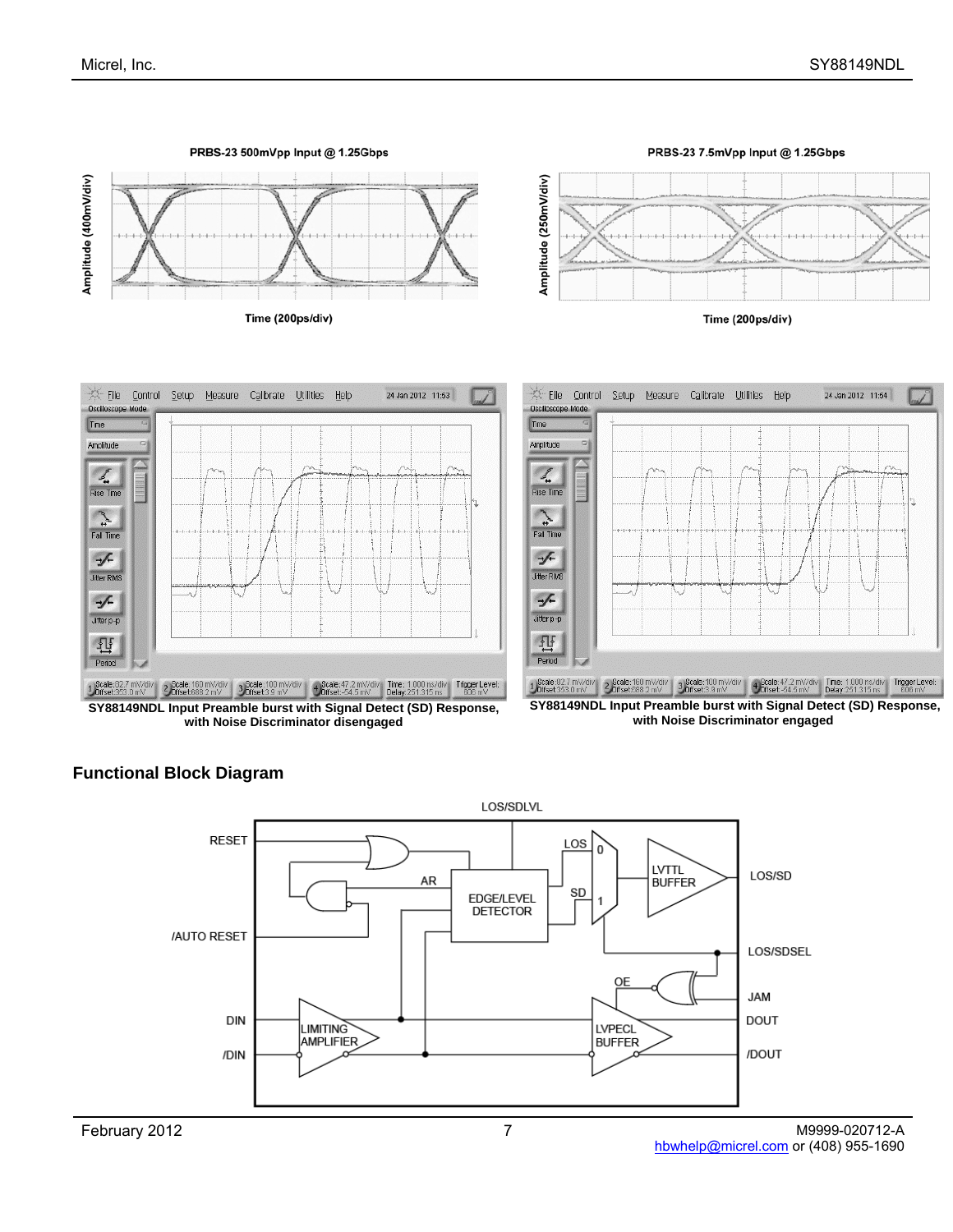## **Detailed Description**

The SY88149NDL is a high-sensitivity limiting post amplifier which operates on a +3.3V power supply over the industrial temperature range. Signals with data rates up to 1.25Gbps and as small as 5mVpp can be amplified. Depending on the LOS/SD SEL option, the SY88149NDL can generate an SD or LOS output, and allow feedback to the JAM input for output stability.  $LOS/SD_{LVL}$  sets the sensitivity of the input amplitude detection.

To satisfy the stringent timing requirements of the GPON specifications, the signal detect circuit offers 5ns SD assert (LOS deassert) time and the option to deassert SD (assert LOS) using the /AUTO RESET or manual RESET function. When /AUTO RESET is enabled, SD deasserts/LOS asserts automatically within 120ns after the last high-to-low transition of the input burst. When the /AUTORESET function is disabled, the SD deassert/LOS assert time can be reset by using the provided RESET pin.

#### **Input Buffer**

Figure 2 shows a simplified schematic of the input stage. The high sensitivity of the input amplifier allows signals as small as 5mVpp to be detected and amplified. The input buffer can allow input signals as large as  $1800 \text{mV}_{\text{PP}}$ . Input signals are linearly amplified with a typically 48dB differential voltage gain until the outputs reach  $1500 \text{mV}_{\text{PP}}$ (typical). Applications requiring the SY88149NDL to operate with high-gain should have the upstream TIA placed as close as possible to the SY88149NDL's input pins. This ensures the best performance of the device.

#### **Output Buffer**

The SY88149NDL's LVPECL output buffer is designed to drive 50Ω lines. The output buffer requires appropriate termination for proper operation. An external 50Ω resistor to V<sub>CC</sub> – 2V for each output pin provides this. Figure 3 shows a simplified schematic of the output stage

#### **Loss of Signal/Signal Detect**

The SY88149NDL generates a chatter-free Signal-Detect (SD) or Loss of Signal (LOS) LVTTL output, as shown in Figure 4. A highly-sensitive signal detect circuit is used to determine that the input amplitude is too small to be considered a valid input. LOS asserts high if the input amplitude falls below the threshold sets by LOS/SDLVL and deasserts low otherwise. SD asserts high if the input amplitude rises above threshold set by LOS/SDLVL and deasserts low otherwise. LOS/SD can be fed back to the JAM input to maintain output stability under the absence of an invalid signal condition Typically, a 3dB to 4 dB hysteresis is provided to minimize or prevent chattering.

#### **LOS/SD Level Set**

A programmable LOS/SD level pin  $(LOS/SD_{LVL})$  sets the threshold of the input amplitude detection. Connecting an external resistor between  $V_{CC}$  and LOS/SD<sub>LVL</sub> sets the voltage at LOS/SD<sub>LVL</sub>. This voltage ranges from  $V_{\text{CC}}$ to  $V_{REF}$ . The external resistor creates a voltage divider between  $V_{CC}$  and  $V_{REF}$ , as shown in Figure 5. Set the  $LOS/SD_{LVL}$  voltage closer to  $V_{REF}$  or more sensitive LOS/SD detection or closer to  $V_{CC}$  for higher inputs.

Note that the SY88149NDL is designed for use in the burst mode PON application, where every burst is preceded with several bytes of a 1010 PON preamble pattern. Therefore, the SD Assert (LOS De-assert) is designed to trigger on the first few bits of this preamble pattern and therefore the SD/LOS thresholds outlined in the AC electrical characteristics are specified using this preamble pattern. Once the SD is Asserted (LOS Deasserted), the SD is De-asserted (LOS Asserted) only by the application of a Manual RESET or an AUTO RESET if the Auto Reset is activated, The auto reset asserts a reset approximately 120 nS after the last negative going transition of the data as explained earlier.

#### **Noise Discriminator**

The noise discriminator feature is intended for the highgain burst-mode TIAs where noise can trigger a false LOS deassert or SD assert while no input data is present. The noise discriminator will filter input data through a series of specialized circuitry that will only trigger LOS/SD on the rising edge of a valid PON 1.244 Gbps preamble bit stream (10101). The SY88149NDL noise discriminator is designed to accept a 1.244 Gbps +/-300 MBPS preamble burst. Any other bit pattern will be rejected. If this part is used at any other data rate, the Noise Discriminator should be disengaged. The noise discriminator, implemented in the edge detector circuit, can be selected or bypassed by selecting the proper resistor value using the settings at LOS/SDSEL pin. Refer to the "Truth Table for SD/LOS select and Noise Discriminator function" found on page 2 for more detailed information.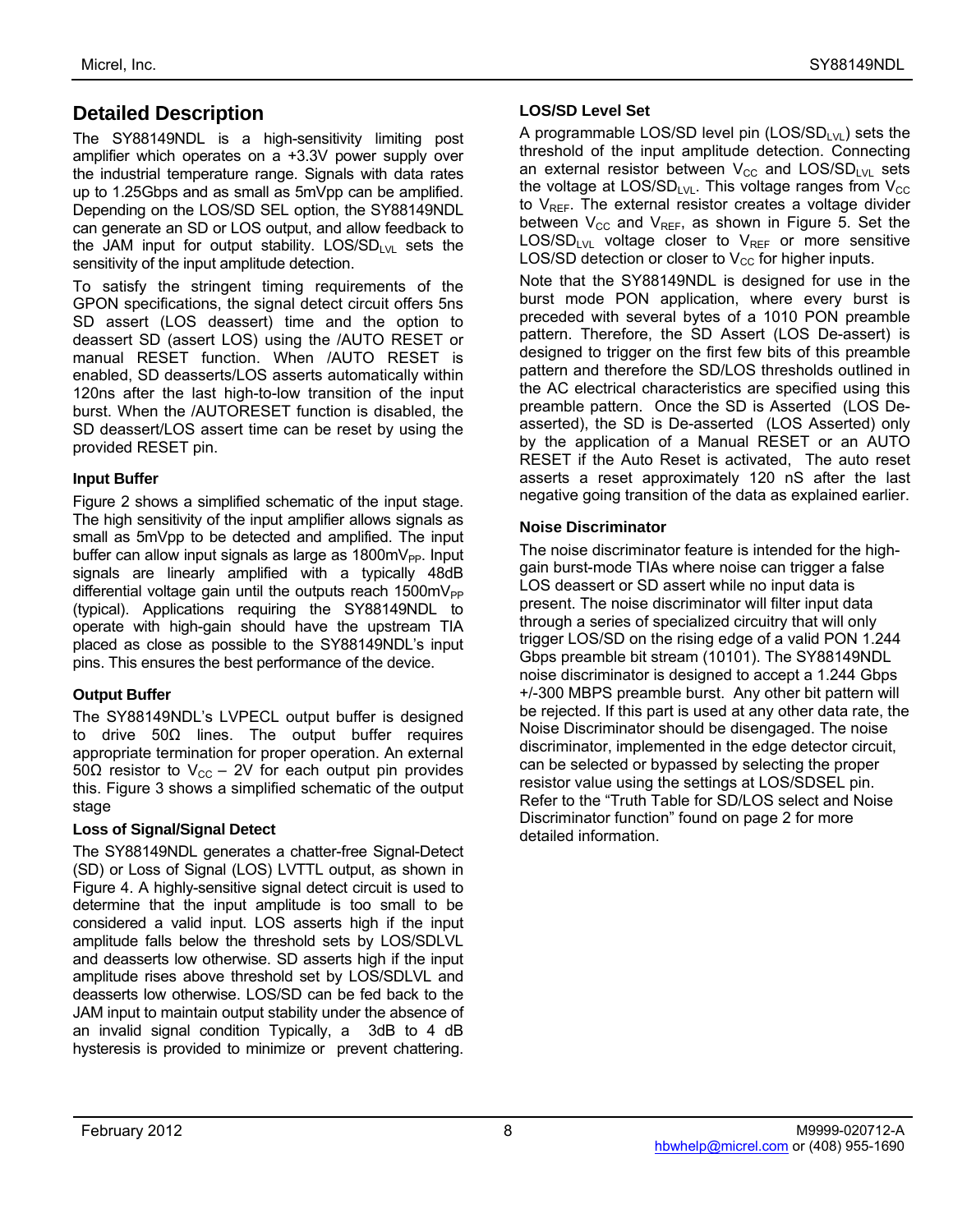# **Timing Diagrams**

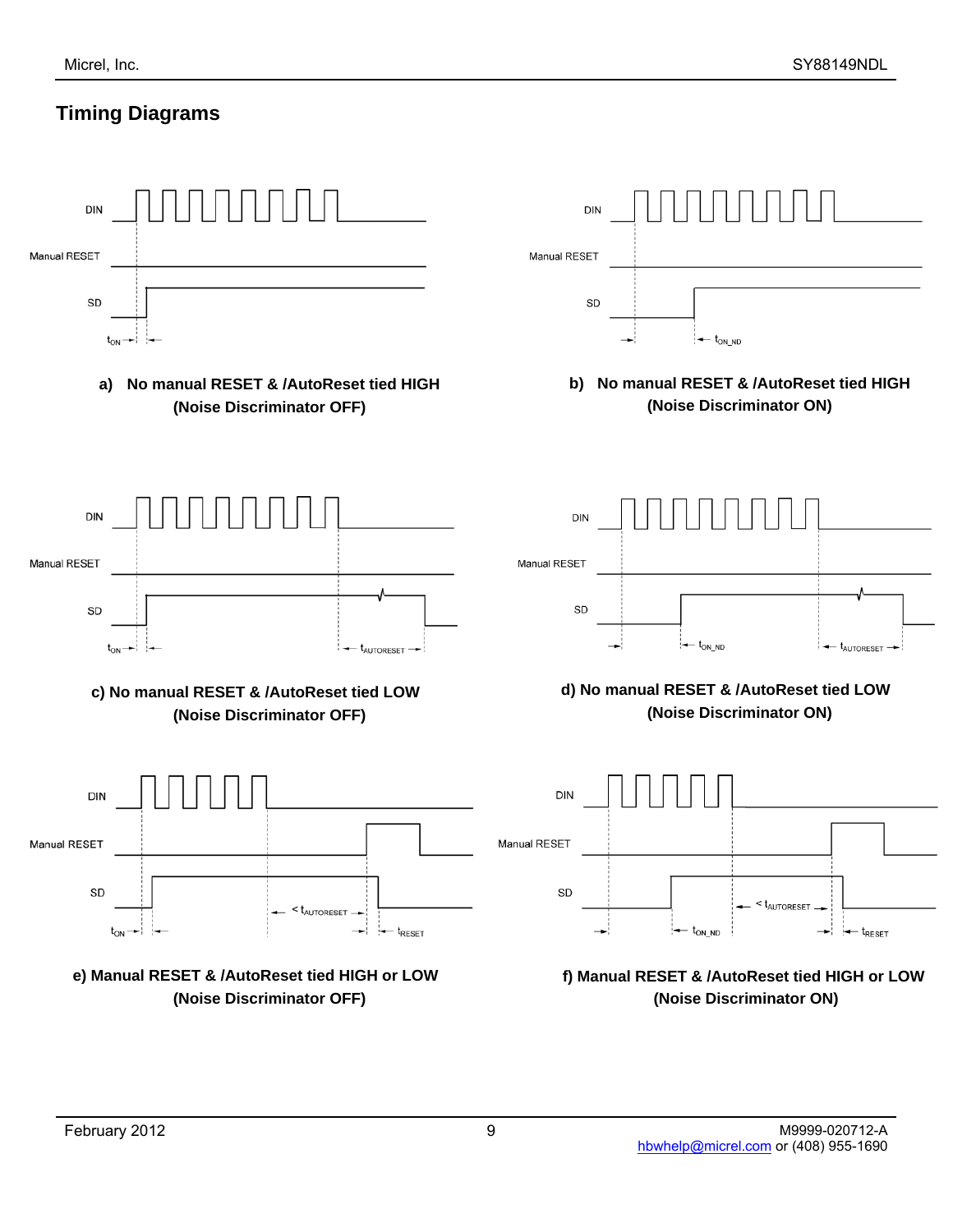

**Figure 1. VIS (single ended) and VID (differential) Definition**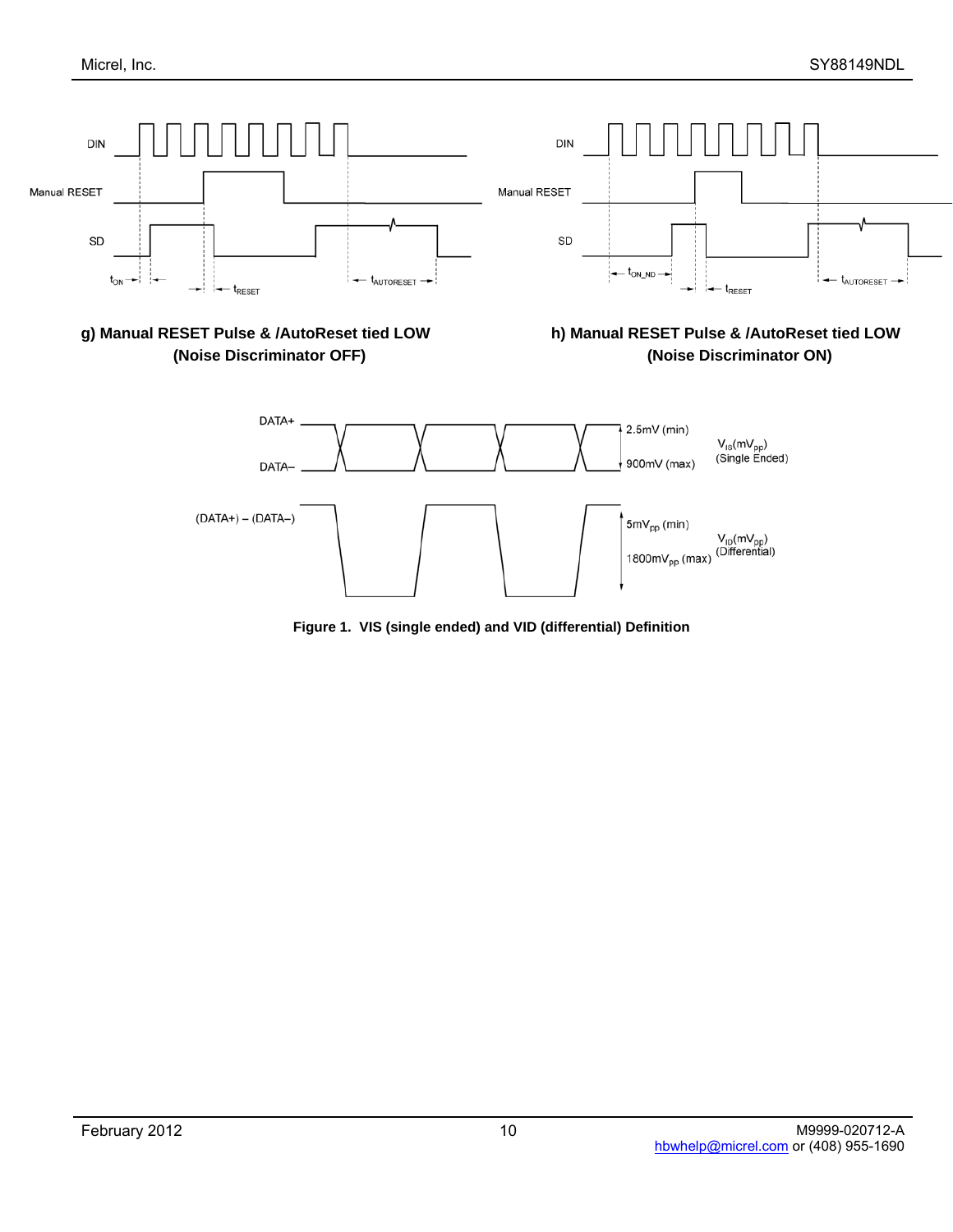





**Figure 2. Simplified Input Structure Figure 3. Simplified Output Structure** 



Figure 4. Simplified LOS/SD Output Structure **Figure 5. Simplified LOS/SD<sub>LVL</sub> Setting Circuit**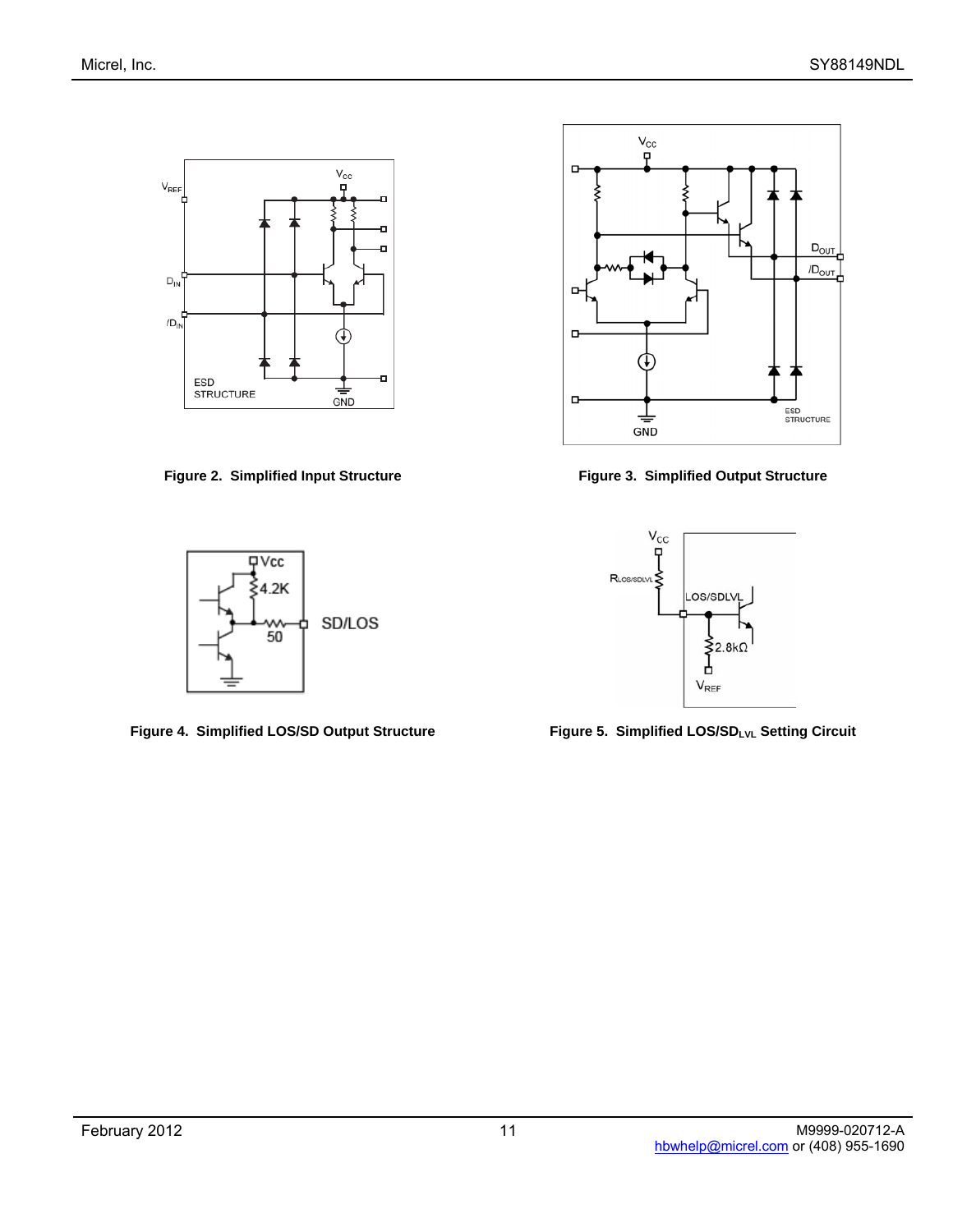## **Package Information**



TEL +1 (408) 944-0800 FAX +1 (408) 474-1000 WEB http://www.micrel.com

Micrel makes no representations or warranties with respect to the accuracy or completeness of the information furnished in this data sheet. This information is not intended as a warranty and Micrel does not assume responsibility for its use. Micrel reserves the right to change circuitry, specifications and descriptions at any time without notice. No license, whether express, implied, arising by estoppel or otherwise, to any intellectual property rights is granted by this document. Except as provided in Micrel's terms and conditions of sale for such products, Micrel assumes no liability whatsoever, and Micrel disclaims any express or implied warranty relating to the sale and/or use of Micrel products including liability or warranties relating to fitness for a particular purpose, merchantability, or infringement of any patent, copyright or other intellectual property right.

Micrel Products are not designed or authorized for use as components in life support appliances, devices or systems where malfunction of a product can reasonably be expected to result in personal injury. Life support devices or systems are devices or systems that (a) are intended for surgical implant into the body or (b) support or sustain life, and whose failure to perform can be reasonably expected to result in a significant injury to the user. A Purchaser's use or sale of Micrel Products for use in life support appliances, devices or systems is a Purchaser's own risk and Purchaser agrees to fully indemnify Micrel for any damages resulting from such use or sale.

© 2012 Micrel, Incorporated.